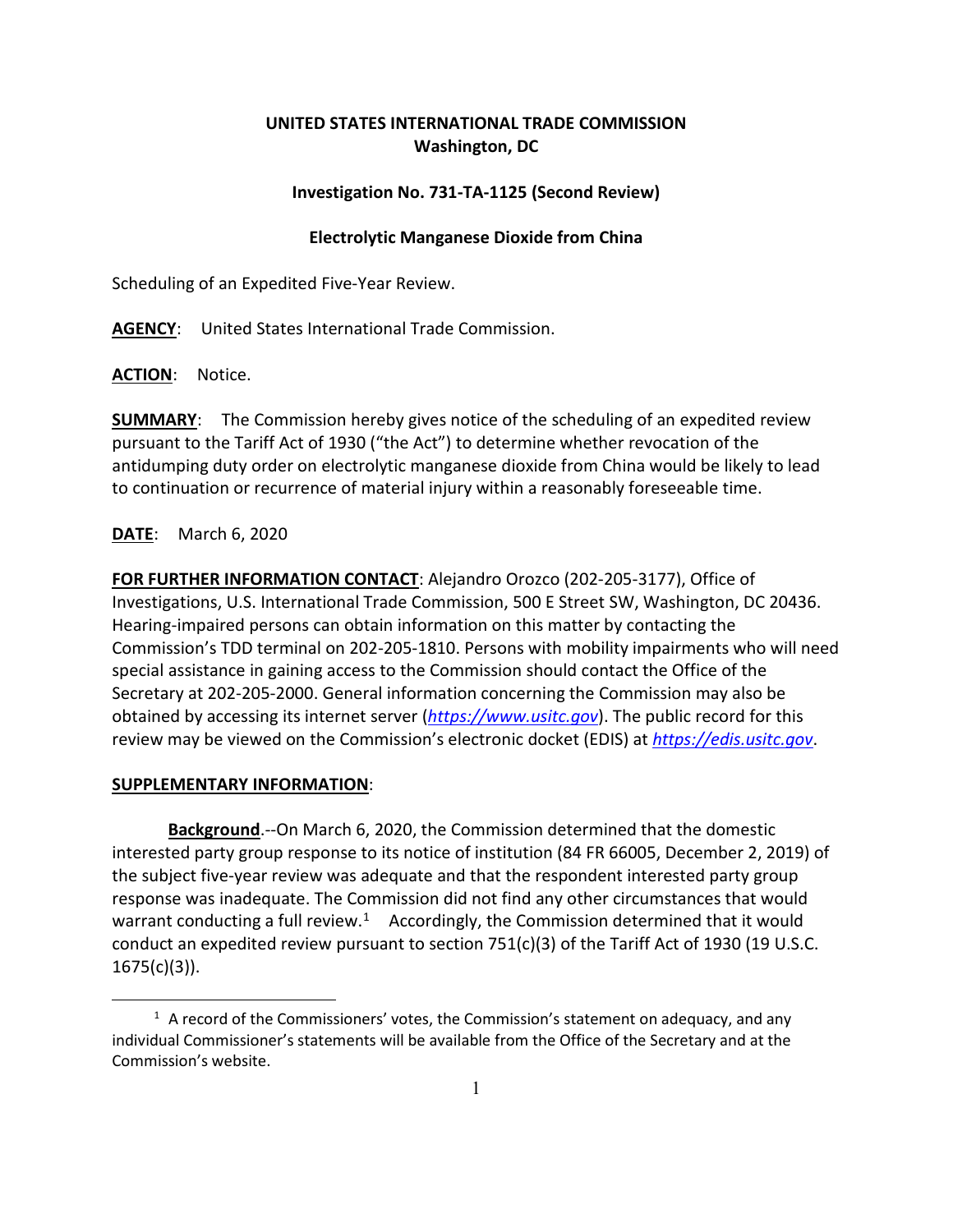For further information concerning the conduct of this review and rules of general application, consult the Commission's Rules of Practice and Procedure, part 201, subparts A and B (19 CFR part 201), and part 207, subparts A, D, E, and F (19 CFR part 207).

Please note the Secretary's Office will accept only electronic filings at this time. Filings must be made through the Commission's Electronic Document Information System (EDIS, https://edis.usitc.gov). No in-person paper-based filings or paper copies of any electronic filings will be accepted until further notice.

**Staff report**.--A staff report containing information concerning the subject matter of the review will be placed in the nonpublic record on May 19, 2020, and made available to persons on the Administrative Protective Order service list for this review. A public version will be issued thereafter, pursuant to section 207.62(d)(4) of the Commission's rules.

**Written submissions**.--As provided in section 207.62(d) of the Commission's rules, interested parties that are parties to the review and that have provided individually adequate responses to the notice of institution, $<sup>2</sup>$  $<sup>2</sup>$  $<sup>2</sup>$  and any party other than an interested party to the</sup> review may file written comments with the Secretary on what determination the Commission should reach in the review. Comments are due on or before May 26, 2020 and may not contain new factual information. Any person that is neither a party to the five-year review nor an interested party may submit a brief written statement (which shall not contain any new factual information) pertinent to the review by May 26, 2020. However, should the Department of Commerce ("Commerce") extend the time limit for its completion of the final results of its review, the deadline for comments (which may not contain new factual information) on Commerce's final results is three business days after the issuance of Commerce's results. If comments contain business proprietary information (BPI), they must conform with the requirements of sections 201.6, 207.3, and 207.7 of the Commission's rules. The Commission's rules with respect to filing were revised effective July 25, 2014. *See* 79 FR 35920 (June 25, 2014). The Commission's *Handbook on Filing Procedures*, available on the Commission's website at [https://www.usitc.gov/documents/handbook\\_on\\_filing\\_procedures.pdf,](https://www.usitc.gov/documents/handbook_on_filing_procedures.pdf) elaborates upon the Commission's procedures with respect to filings.

In accordance with sections 201.16(c) and 207.3 of the rules, each document filed by a party to the review must be served on all other parties to the review (as identified by either the public or BPI service list), and a certificate of service must be timely filed. The Secretary will not accept a document for filing without a certificate of service.

**Determination**.--The Commission has determined this review is extraordinarily complicated and therefore has determined to exercise its authority to extend the review period by up to 90 days pursuant to 19 U.S.C. 1675(c)(5)(B).

<span id="page-1-0"></span> $2$  The Commission has found the joint response submitted by Prince Specialty Products LLC and Borman Specialty Materials to be individually adequate. Comments from other interested parties will not be accepted (*see* 19 CFR 207.62(d)(2)).